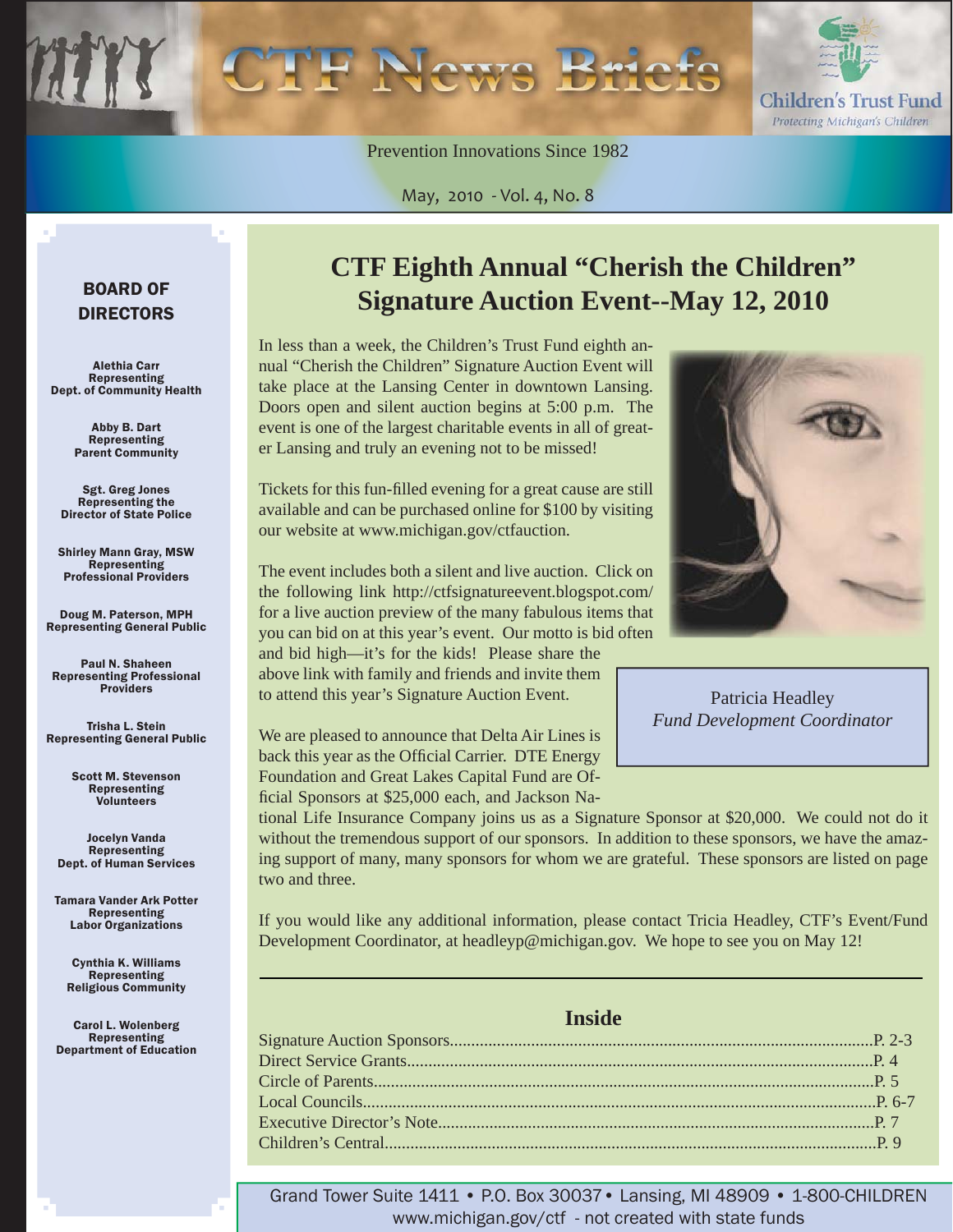<span id="page-1-0"></span>**Signature Auction Sponsors**

**Offi cial Carrier**



**Offi cial Sponsors**

**DTE Energy**<br>**Foundation** 



**Signature Sponsor**



**Marquee Sponsor**

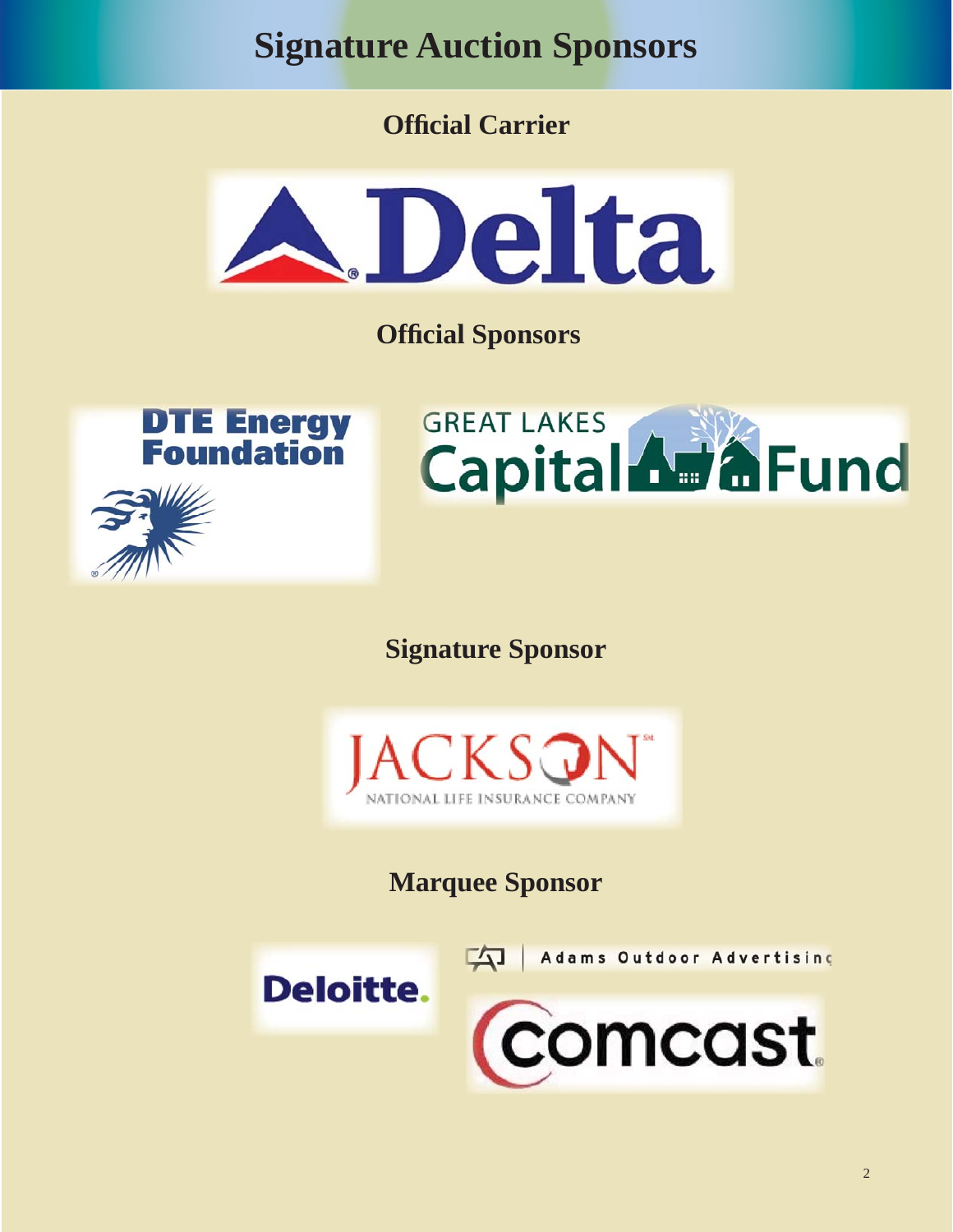### **Signature Auction Sponsors**

### **Headline Sponsor - \$5,000**

Accenture Accident Fund Blue Cross Blue Shield of Michigan CSG Government Solutions Delta Dental of Michigan EMC Corporation Goodrich Quality Theaters, Inc. Hewlett Packard Kunz, Leigh & Associates Meijer Michigan Education Special Services Association Michigan State Housing Development Authority Posh Events Telecommunications Association of Michigan UFCW Local 951 Community Foundation Unisys

### **Banner Sponsor - \$1,000**

Advance America Auto-Owners Insurance Comerica Currie Foundation CVISION Technologies Eastown Distributors Governmental Consultant Services, Inc. Great Lakes Wine & Spirits J.C. Huizenga International Union of Operating Engineers Local 324 Michigan Association of Health Plans Michigan Education Association Michigan Manufacturers Association MSU Department of Advertising, Public Relations & Retailing Plante & Moran PLLC Spectrum Health State Farm Insurance St. John Health System Symantec

### **Title Sponsor - \$2,500**

Consumers Energy ITC Holdings Corporation Karoub Associates Kelley Cawthorne Michigan Health & Hospital Association Motorola, Inc. Public Affairs Associates Software House International The Rossman Group Whitmer Family Endowment

### **Spotlight Sponsor - \$1,500**

**CIGNA** 



### **Autograph Sponsor- \$500**

DELL Dewpoint Michael Foley and Ann Routt Helm, Incorporated Information Builders, Inc. Informatix, Inc. INGENIX Government Solutions Michigan Electric Cooperative Association Michigan Primary Care Association Michigan State Medical Society The Paterson Group State Senator Randy Richardville W. Sidney & Judith Smith Systems Technology Group Teksystems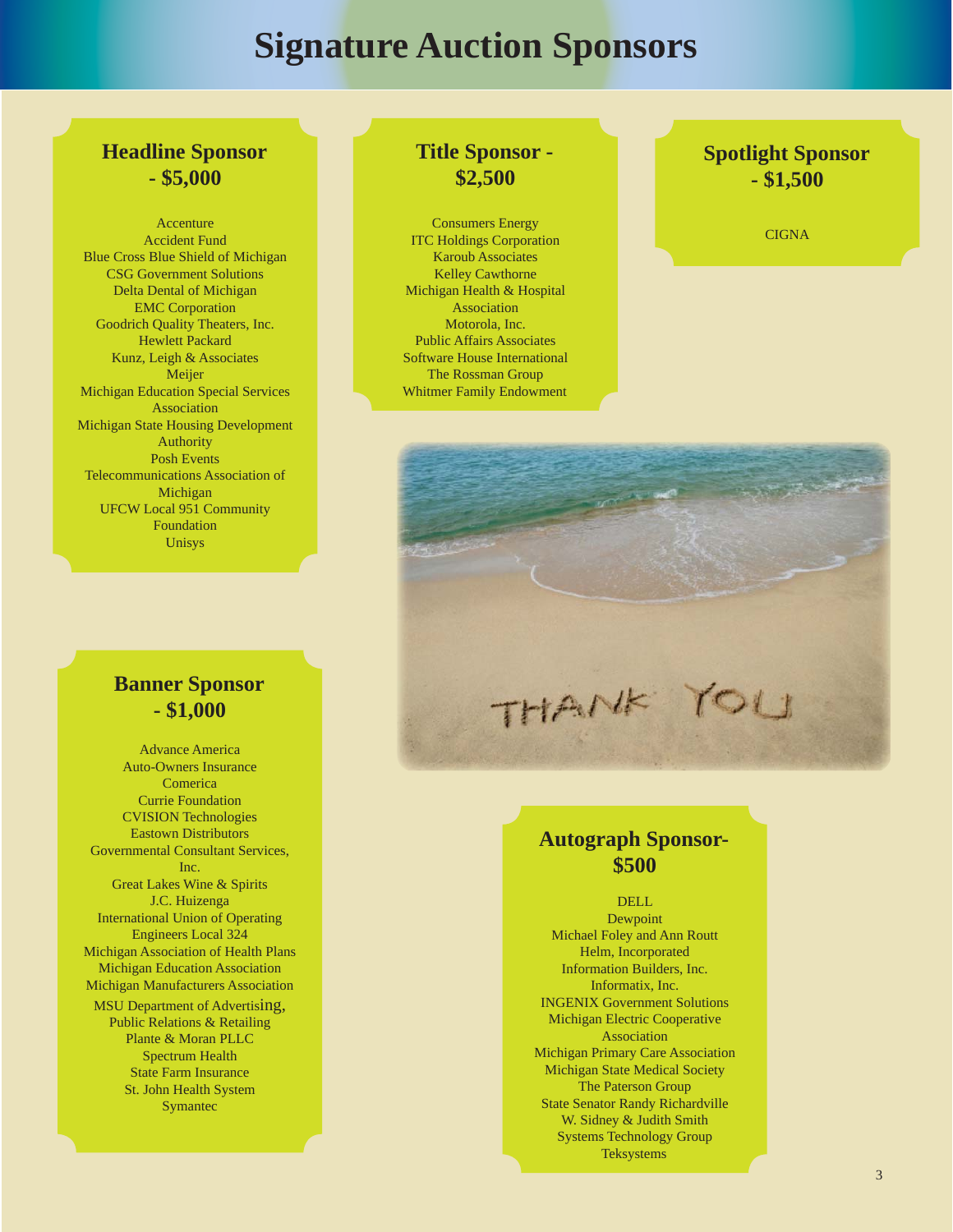### **Direct Service Grants**

Ongoing thanks and appreciation for your commitment to Michigan's communities!

<span id="page-3-0"></span>**Upcoming Direct Service Grant Opportunity To Be Placed on bid4michigan.com** 



CTF strongly recommends that anyone interested in bidding for the next grant cycle register on the above website. You must be registered to participate in the bid process. All future CTF bids will go through this new system. Bidders may also call BidNet Support at (800) 677-1997, Ext. 214. In addition, a number of changes have been made for future direct service grants, as follows:

1. A 4-year grant cycle, with a consistent funding amount for each year. Therefore, the declining funding formula will cease.

2. A maximum of \$50,000 per year.

3. Each grant program must maintain an annual 50% match, with no less than 20% cash match.

4. The first year of funding for these new grants will begin at the start of the 2nd quarter (Jan. 1, 2011). Watch for the posting on [Bid4Michigan.com](www.bid4michigan.com).

5. The name of the grant award process has changed from Request for Proposals (RFP) to Intent to Bid  $(TTB)$ .

CTF is recruiting grant reviewers to evaluate upcoming direct service proposals for a 4-year funding cycle (FY2011–FY2014). We are seeking at least 30 review volunteers. Reviewers will be assigned 3-4 applications each, depending upon the number of proposals received. Specific information will be provided once the ITB is posted. Please contact Sylvia Brown Jones at 517-241-7792 or brown-joness@michigan.gov.

Sylvia Brown Jones *Circle of Parents/ Direct Services Coordinator*



All three second quarter reports (Financial Status Report, Program Register, and Work Plan) were due on April 20, 2010. Please contact Sylvia Brown Jones (brown-joness@michigan.gov, 517-241-7792) with any questions.

#### **Direct Service Work Group**

The next direct service work group teleconference is scheduled for June 1 from 1:00 p.m.  $- 2:30$  p.m. A reminder will go out in mid-May.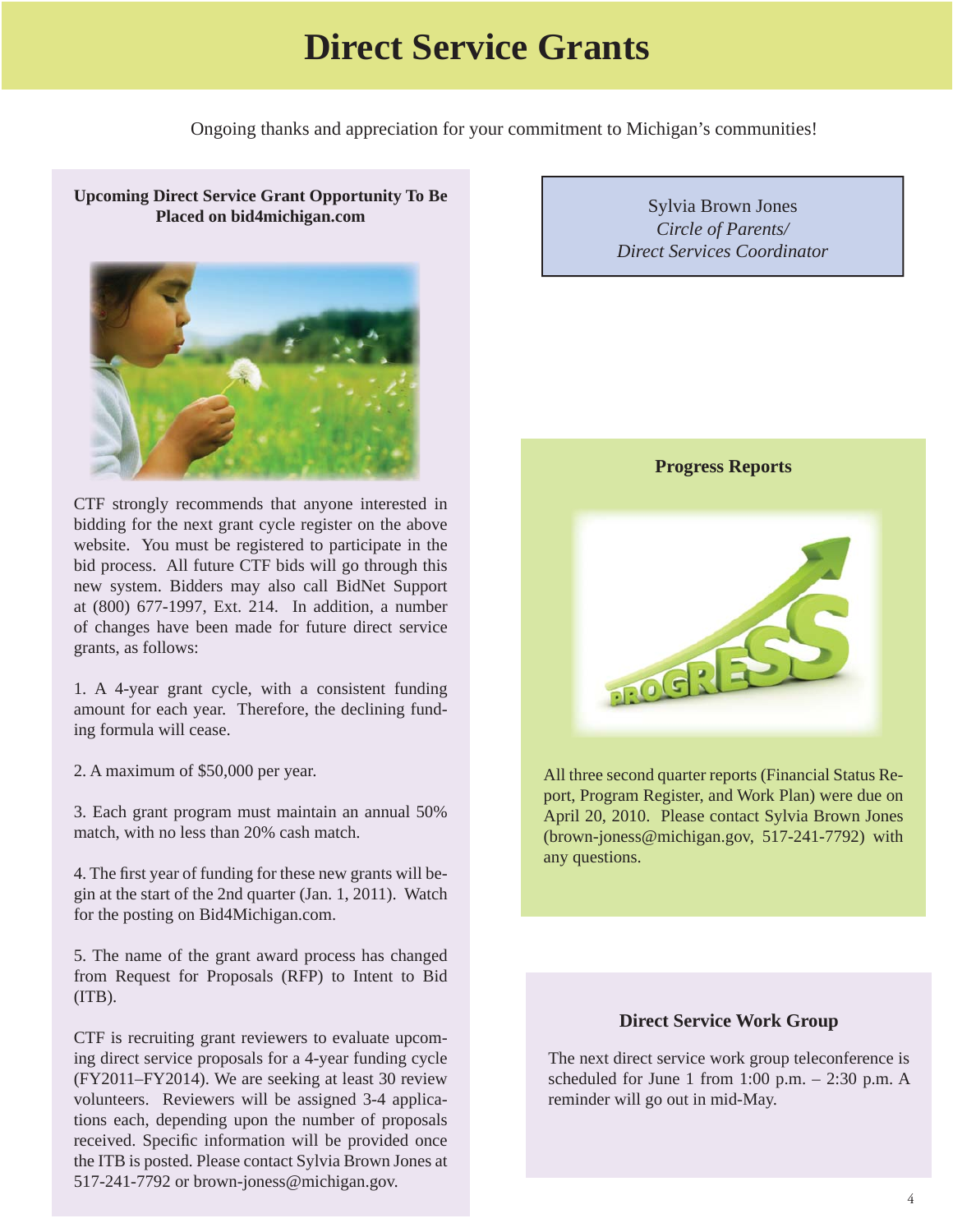<span id="page-4-0"></span>Greetings to Michigan's Circle of Parents network, and ongoing THANKS for a job well done! Our goal is to continue to build statewide capacity. Collaborative partners are always welcome.

### **CAP Month**

Thanks to all of the direct service agencies that helped to support April's Child Abuse Prevention month! Here is a highlight from Alpena's Partners in Prevention program:

The Circle of Parents group took part in the 8th Annual Power of Parenting workshop on April 13. Over 75 parents and 57 children enjoyed a family meal and then went to separate parent and child activities. "Why Your Children Do What They Do" was the keynote presented by Page Bilyeu, a school success worker who is also a foster parent and adoptive parent. Page covered developmental stages and what to expect in each. Parents participated in a Q&A session, with a panel that included the family court judge, a substance abuse counselor, a child and family counselor, Head Start

### **Welcoming a new Circle of Parents Partner**

Debra Turbull, from the Cheboygan Council for Youth & Families, will be joining Michigan's Circle of Parents network. The new site will be located at:

 Cheboygan Youth Center 504 Division Street Cheboygan, MI 49721

director, and county sheriff. The event was coordinated by Partners in Prevention and planned and carried out by cross-systems community partners that serve families and children. Funding support for The Power of Parenting came from the Alpena-Presque Isle Child Abuse and Neglect (CA/N) Team, Community Foundation for Northeast Michigan, Great Start Collaborative, and Partners in Prevention. Scholarship support was provided by Michigan Works and Department of Human Services offices in Alcona, Alpena, Montmorency and Presque Isle counties.

Submitted by Carlene Przykucki Partners in Prevention





### **Report Reminder**

Circle of Parents 2nd quarter reports are due May 15, 2010. Contact Derrick Hartwell at hartwelld@michigan.gov. It is important to submit your data by the due date, so it can be compiled into the state report to be sent to National Circle of Parents.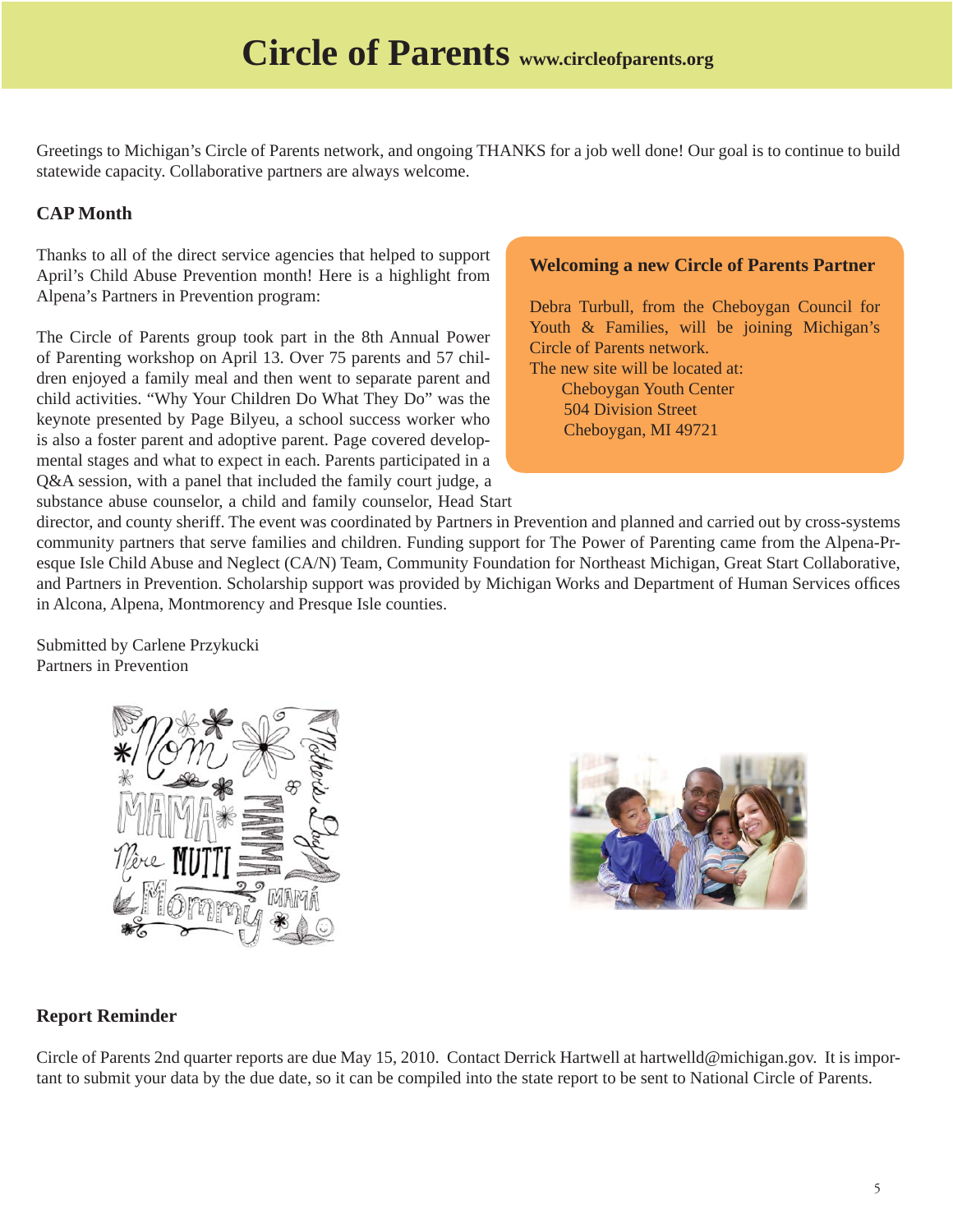## **Local Councils**

### <span id="page-5-0"></span>**CAP Month Recap**

This past month, CTF received correspondence from many local councils chronicling the wonderful CAP Month events that took place across our state. We even heard from a high school teacher from Holly, Michigan, who read about Pinwheels for Prevention activities in her local newspa-

Emily Schuster Wachsberger *CAP Month/Local Council Coordinator*

per and then incorporated CAP Month into the class curriculum. As I wrote last month, over 30 local councils planted pinwheel gardens on April 1st in honor of CAP Month. There were many other events across the state throughout April. Examples of local council highlights include:

• Alpena CAN Team, Inc. – On April 13 the council conducted their 8th annual Power of Parenting Event, attended by approximately 85 parents and 60 children. The purpose of the event was to get parents and their children together for a family dinner and then to have the parents attend a parenting skills presentation while their kids participated in a fun child care activity. This event was covered by media, including *The Alpena News*.

• Bay County Council for CAN – On April 7 the council led a workshop with 15 local DHS employees, educating them about the Pinwheels for Prevention Campaign and CAP Month in general.

• Crawford/Roscommon Child Protection Council – During April the council ran a series of press releases throughout the county about prevention.

• Iosco County Child Protection Council – The council participated in a Family Fun Fair on April 24, with over 1,000 people in attendance.

• CAN Council of Saginaw County – Throughout the month, the council went to numerous locations including a college campus, shopping areas, and schools and distributed and/or sold over 5,000 pinwheels in honor of CAP Month.

• St. Clair County CAN Council, Inc. – On April 6 blue ribbons were tied on lamp posts all along Military Street, the main thoroughfare in Port Huron. The local newspaper, *The Times Herald*, featured this event.

These are just a sampling of the many meaningful efforts that occurred during CAP Month. CTF is currently compiling a comprehensive list of 2010 local council CAP Month activities. Once that list is complete it will be posted on the CTF website as a shared resource.

Although this year's CAP Month efforts—beginning with the State of Michigan Prevention Awareness Day Kick-off Event on March 23 and ending on April 30—may have concluded, the positive impact of the many accomplishments during this time will endure. Each local council and those individuals who gave their time, resources and tireless efforts during CAP Month 2010 demonstrated that through The Power of One (our CAP Month theme), we in Michigan care about the well-being of our children and families. CTF recognizes and appreciates the significant and successful prevention work that was exhibited during CAP Month and is ongoing throughout the year.

### **Local Council CAP Month Sub-Workgroup Schedule**

The final meeting of this year's CAP Month Sub-Workgroup is scheduled for May 18, 2010, at 2:00 p.m. It is planned as a wrap-up session. The call-in number is 877-336-1828, access code 8088351.

Special thanks go out to the following people for their participation in this dynamic group and for their contributions in helping to make Michigan's CAP Month a great success: Jessica Austin and Ruth Rockwell (Clinton), Jim Paparella (Ingham), Keri Keck (Jackson), Mimi Otto (Kalamazoo), Deanna Norris (Livingston), Miriana Milo (Oakland), Ellen Hatcher and Catherine Martinez (Saginaw), and Annemarie Valdez and Crystal Rosinski (Out-Wayne).

### **Reporting Reminder**

All three local council reports (expenditure, activity and program register) were due on April 20, 2010. Please note that the expenditure report is due quarterly while the activity and program register reports are due twice a year. Contact Emily Wachsberger (wachsbergere@michigan.gov, 517-335-0671) with any questions.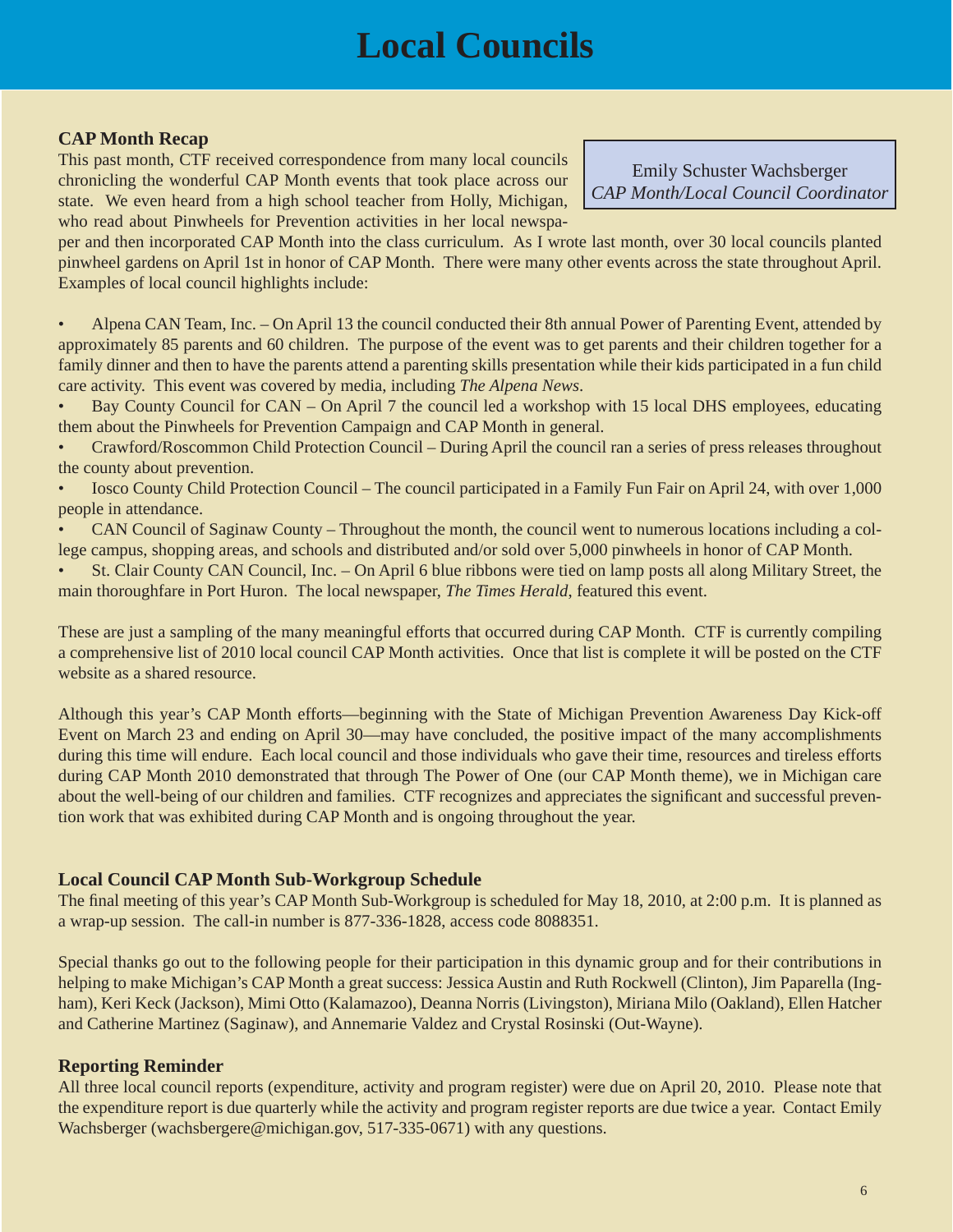### **Executive Director's Note**

<span id="page-6-0"></span>Michael Foley *Executive Director* I hope you will join me at our 8th annual "Cherish the Children" Auction on May 12, 2010, at the Lansing Center. It will be an extraordinary evening with opportunities to bid on great auction items and to meet others who, just like you,

care deeply about protecting Michigan's children. A preview of the items may be found at [http://ctfsignatureevent.blogspot.com/. Tickets are still available at www.michigan.gov/ctfau](www.michigan.gov/ctfauction)ction.

It's no secret to anyone who has been involved in planning and conducting an event like this that it's a lot of work by a lot of people. For all of us at CTF, one of the side benefits of this endeavor is to know that our work inspires so many, from different walks of life, to give of their time, talents and energy to make it an unqualified success. Senator Randy Richardville was



interviewed on a local radio talk show this past week. One thing that stood out to the host was the bi-partisan nature of the legislative leadership for the event. In agreeing with the host, Senator Richardville noted that, in these difficult budgetary times, it's hard to get bi-partisan agreement on many of the knotty issues before them, but the child abuse prevention mission of the Children's Trust Fund is truly an exception. We are blessed to have the support of so many in the work that we do in partnership with our local councils and direct services grantees.

We're doing something a little different this year to highlight all of the important work that our councils and grantees do. A few months ago, we asked our grantees for highlights and success stories. We received fifty responses of stories, highlights, and personal testimonials from families that benefit from the work we fund. Many of the stories families were willing to share were touching and powerful. Stories like a couple who were both Iraq war veterans, whose parenting roles changed because mom came home suffering from residual brain injury – a circumstance that placed more parenting responsibilities on dad. The support and guidance they received from the Family Advocacy Center in Washtenaw County helped them tremendously. This is just one example – there are countless others that describe the meaningful differences being made by the work we fund. We are compiling all of them in a booklet that will be available the night of the event, and we will post it on our website as well. The Signature Auction event is an enjoyable evening made even more so knowing the unique and important ways the funds we raise support our children and families. We are proud of the work our grantees and councils do and are grateful for the support from so many corners.

Thank you again. See you at the auction!

### **Local Councils**

### **May Local Council Meeting**

The next local council work group will take place on May 6, 2010, at 10:00 a.m. We will plan to have a discussion of CAP Month events and guest speaker Shannon Stotenbur-Wing, MSW, Director of Child & Adolescent Health for the Michigan Public Health Institute will speak about results and implications from her work on the Child Death Review Panel.

#### **June Local Council Meeting**

The June local council meeting is scheduled for Wednesday, June 2, at 2:00 p.m. This meeting is scheduled at a different day and time to accommodate individuals who are not able to attend the Thursday morning meetings. Guest speaker Kelly Kuhn is scheduled to speak about the NOW grant opportunity.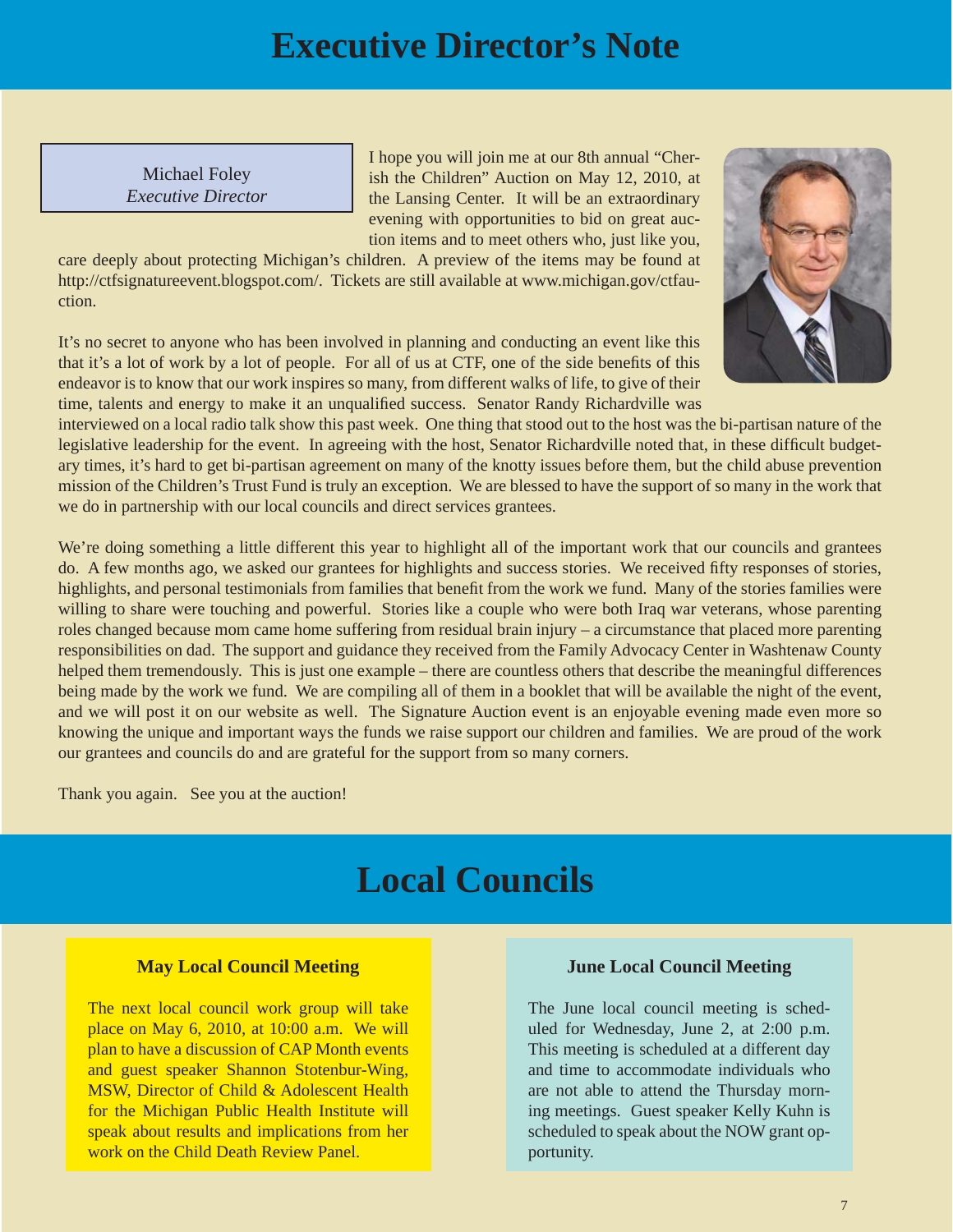### **Special Reminders**



Planning to send your mother flowers for Mother's Day on May 9? Buy them from FTD and use code 14989 or order through our page at http://www.ftd. [com/pcamichigan/. Fifteen percent of all orders will](http://www.ftd.com/pcamichigan)  benefit Prevent Child Abuse Michigan, Children's Trust Fund. Shop online or call 1-800-SEND-FTD. What better way to say, "I love you Mom!"

### **Non-Profit Tax Law Changes**



Prior to a 2006 federal law, non-profits that raised less than \$25,000 were not required to file tax forms. However, as of 2007, failure to file for three consecutive years will result in the removal of tax-exempt status. The *New York Times* reports in their online article at [http://www.nytimes.com/2010/04/23/us/23exempt.](http://www.nytimes.com/2010/04/23/us/23exempt.html) html, "At midnight on May 15, an estimated one-fifth to one-quarter of some 1.6 million charities, trade associations and membership groups will lose their tax exemptions, thanks to a provision buried in a 2006 federal bill aimed at pension reform." For more information on this subject and the required form, visit [the IRS charities website at http://www.irs.gov/chari](http://www.irs.gov/charities/article/0,,id=217087,00.html)ties/article/0,,id=217087,00.html.

### **May is Mental Health Month**

SAMHSA (Substance Abuse and Mental Health Services Administration) has resources available to help children with mental health needs. The SAMHSA website invites parents and caregivers to call 1-800-789-2647 or visit mentalhealth. [samhsa.gov/child](www.mentalhealth.samhsa.gov/child) to learn more about children's mental health or to download free materials with nurturing tips.



#### **Annual Training – Save the Date!**

CTF is partnering with the University of Michigan and its conference "Child Abuse & Neglect: Prevention, Assessment, and Treatment." The conference will take place on October 18-19, 2010, at the Inn at St. John's in Plymouth, Michigan. A wide array of prevention, child welfare, legal, and medical workshops will be offered. CTF will cover registration costs for up to two attendees per grant. Lodging and registration details will be shared with all grantees as soon as they are available. Please stay tuned!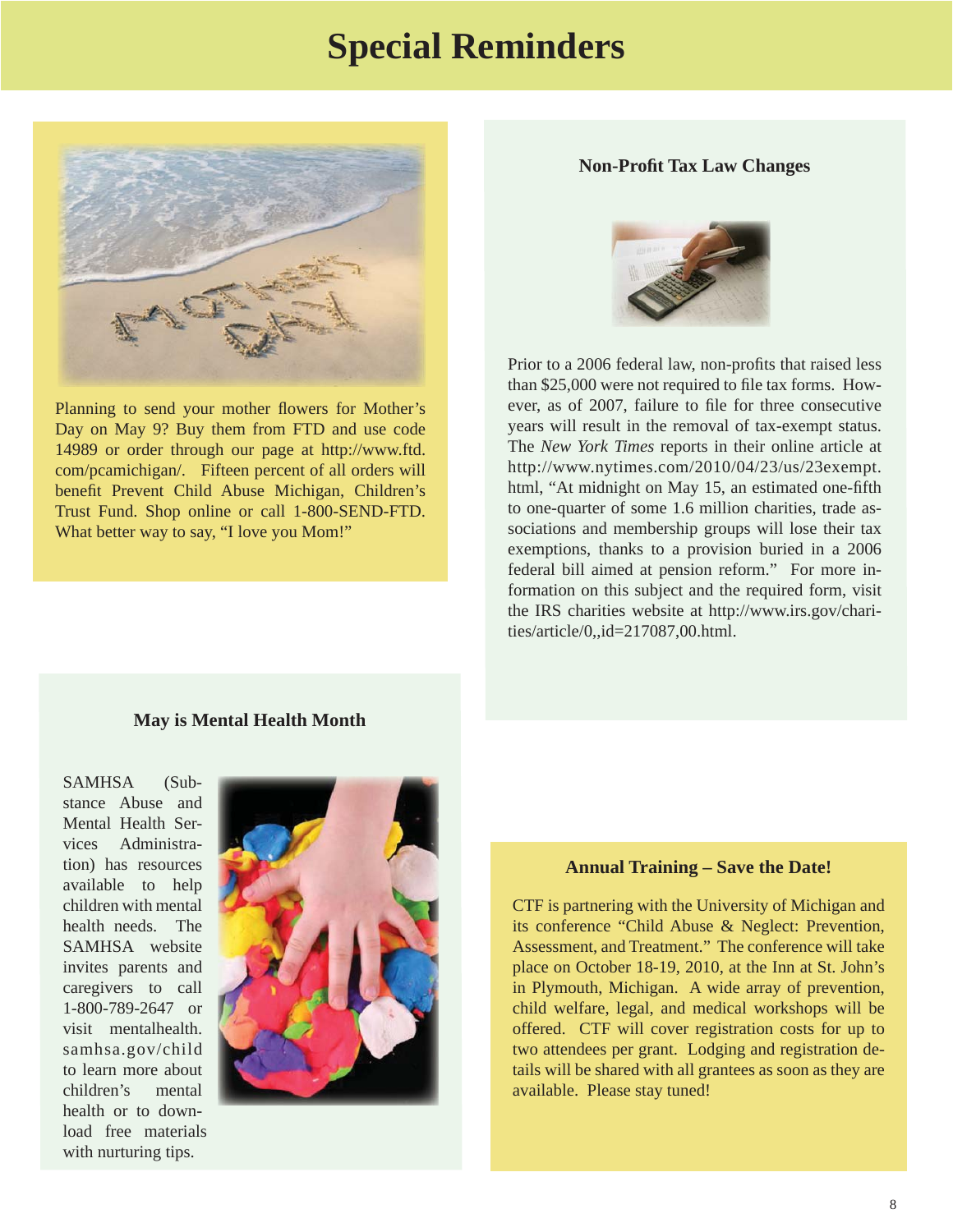# **MICHIGAN STA**

### News on the Ethical Treatment of Children from MSU-APRR Children's Central www.childrenscentral.msu.edu

### <span id="page-8-0"></span>**MSU Students Join Pros in Developing Strategy for National Child Abuse Prevention Campaign**

Twenty-two students in MSU's Department of Advertising, PR, and Retailing (APRR) collaborated in an effort to frame America's child abuse prevention campaigns. The challenge involved translating four years of messaging research developed by the Washington, DC-based FrameWorks Institute. The Doris Duke Foundation had funded the research through a grant to Chicago-based Prevent Child Abuse America (PCAA).

Independent advertising campaign strategist, Mark Lantz, who was the principal strategist for the popular "Pure Michigan" state travel and tourism campaign, said he had a specific target audience in mind for the campaign. "We targeted all of our campaign manifestos at the 'millennials' – folks between 18 and 30. I looked at this as an opportunity to break the chain of abuse and neglect by creating



a generation of young Americans dedicated to the ethical treatment of all children. We need to develop a positive model for protecting all of our children."

Wally Snyder, former President of the American Advertising Federation and member of the US Advertising Hallof-Fame, teamed with Lantz in leading student interns in an intense one-week, agency-like effort in the College of Communication Arts and Sciences building on the MSU campus. Snyder and Lantz were hired to coordinate the week-long strategy sessions for upper-level undergraduate and graduate students from as far away as China, Taiwan and Morocco. Funds for the effort were generated from a three-year APRR grant from the Children's Trust Fund of Michigan (CTF). CTF and its national affiliate, PCAA, were the principal clients for the effort.

"We viewed this project as a natural extension of our contract as the research, outreach and education arm of the Children's Trust Fund," said Professor, Richard Cole, chairman of APRR. "The big idea here was to hire Mark (Lantz) and Wally (Snyder) as visiting professors to lead bright teams of interns in generating viable ideas for a national campaign. The clients were the leaders of the state and nation's child abuse prevention movement. I hoped they could create a single campaign platform to spin off public service advertising and PR campaigns powerful enough to unite a generation of Americans around the care and nurturing of all of America's children."

Students spent four evenings over the course of a week (April 5-9, 2010) creating what Lantz has dubbed "brand manifestos." Cole describes manifestos as "unifying concepts that can drive a clear and powerful understanding of a product, service or cause. The strength of Lantz's manifestos is that they can keep all messages in alignment, focused on a common outcome. In this case, we are trying to get the most important outcome I know of – preventing child abuse."

Campaign ideas were presented to executives, board members and child abuse prevention advocates. Guests included the national president and CEO of Prevent Child Abuse America, James M. Hmurovich and his director of strategic communications, Ben Tanzer. Mike Foley, executive director for the Children's Trust Fund, and several of his board members and staff were also among more than 20 child advocates who heard Cole say: "What you are about to see is just the beginning of a national campaign to end child abuse, but I believe that well begun is half done."

PCAA President Hmurovich told Snyder and Lantz and their interns that he was "left speechless with the way you translated this important research into viable and meaningful campaign themes. The only problem I have is trying to figure out which campaign I liked the best."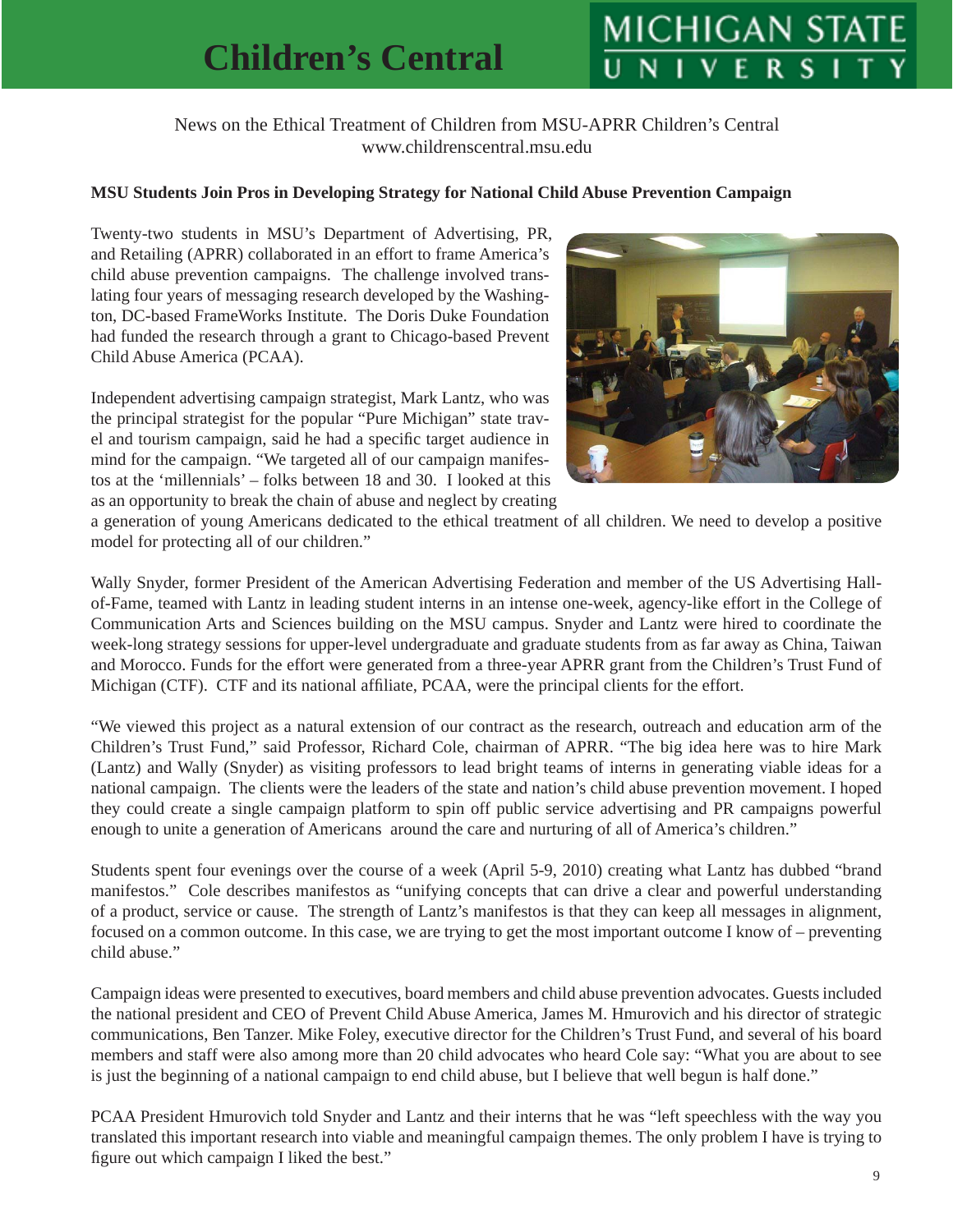### **Key Dates/Events**



**May 8:** Child's Hope will hold its Blue Ribbon Walk for Kids on May 8, 2010. Registration begins at 9:30 a.m. at the University of Michigan-Dearborn main campus. More information is available online at http:// www.childshope.org/BlueRibbonWalk.htm.

**May 11:** The Child and Family Resource Council in Kent County will hold its 22nd Annual Service to Children Awards from 5:30 p.m. to 7:30 p.m. on May 11, 2010, at Aquinas College's Wege Ballroom. For event information call  $616-454-4673$ , ext. 127 or see the flyer at http://www.childresource.cc/pdfs/news/STCA\_Evite.JPG.

**May 12:** The Children's Trust Fund will hold its 8th Annual Signature Auction Event on May 12, 2010, at 5:00 p.m. at the Lansing Center. For more information visit http://www.michigan.gov/ctfsignature or call Patricia Headley at 517-373-4320.

May 18: The final meeting of this year's CAP Month Sub-Workgroup is scheduled for May 18, 2010 at 2:00 p.m. The call-in number is 877-336-1828, access code 8088351.

**May 18:** CARE House will hold its Journey of Hope fundraising breakfast from 8:00 a.m. – 9:00 a.m. at the Radisson Hotel, 39475 Woodward Avenue, Bloomfield Hills, MI 48304. For more information call 248-332-7173 or visit http://www.carehouse.org/ event-details.asp?articleID={E79F112D-C0AB-490B-AC86-8062907D20E2}.

**May 19:** The Copper County Great Start Collaborative will hold a Star Power Bridge Walk on May 19 to raise awareness of programs and services for young children. Registration begins at 6:00 p.m. at the Ramada Inn in Hancock, MI.

**May 31:** The Children's Trust Fund office will be closed on May 31, 2010, for the Memorial Day holiday.



June 2: The Eaton County Child Abuse Prevention Council invites you to their Annual Dinner & Service to Children Award Presentation. Special guest speaker is Justice Maura Corrigan. The event is Wednesday, June 2, 2010 at the Lexington Lansing Hotel 925 S. Creyts Road, Lansing, MI 48917. For information call 517-522-4543 or view the invitation at http://www. [michigan.gov/documents/ctf/Eaton\\_County\\_Annual\\_Dinner\\_](http://www.michigan.gov/documents/ctf/Eaton_County_Annual_Dinner_319991_7.pdf) 319991\_7.pdf.

**June 3-4:** The 2010 Michigan Healthy Mothers Healthy Babies Conference will be held from June 3-4, 2010 at the Comfort Inn & Suites Hotel and Conference Center in Mount Pleasant, Michigan. For more information contact Diane Drago at 517- 663-5147 or view the conference brochure at http://www.michi[gan.gov/documents/ctf/2010\\_HMHB\\_Reg\\_Brochure\\_318433\\_](http://www.michigan.gov/documents/ctf/2010_HMHB_Reg_Brochure_318433_7.pdf) 7.pdf.

**June 9:** CARE House will hold the Women of Bloomfield 24th Juried Arts & Crafts Show on June 9, 2010, at the First United Methodist Church, Maple Road in Birmingham, Michigan. Call 248-332-7173 for more information.

**June 10-11:** The Conference Celebrating Fathers: Their Impact on Our Community will be held on June 10-11, 2010, at Greater Grace Temple, 23500 West 7 Mile Road, Detroit, Michigan. For more information call 1-888-785-7793.

**June 18:** The CAN Council of Saginaw County's Children's Advocacy Center will hold its 12th Annual Golf Outing on Friday, June 18, at the Swan Valley Golf Club. Call 989-752-7226 for more information.

**June 18:** The 15th Annual Mayor's Drug Free Youth Golf Classic will be held on June 18, 2010, at the Groesbeck Golf Course, 1600 Ormond in Lansing. Child and Family Services of Ingham County encourages participation in this fun event.

*Please submit events for June or July to Alan Stokes by June 4, 2010.*